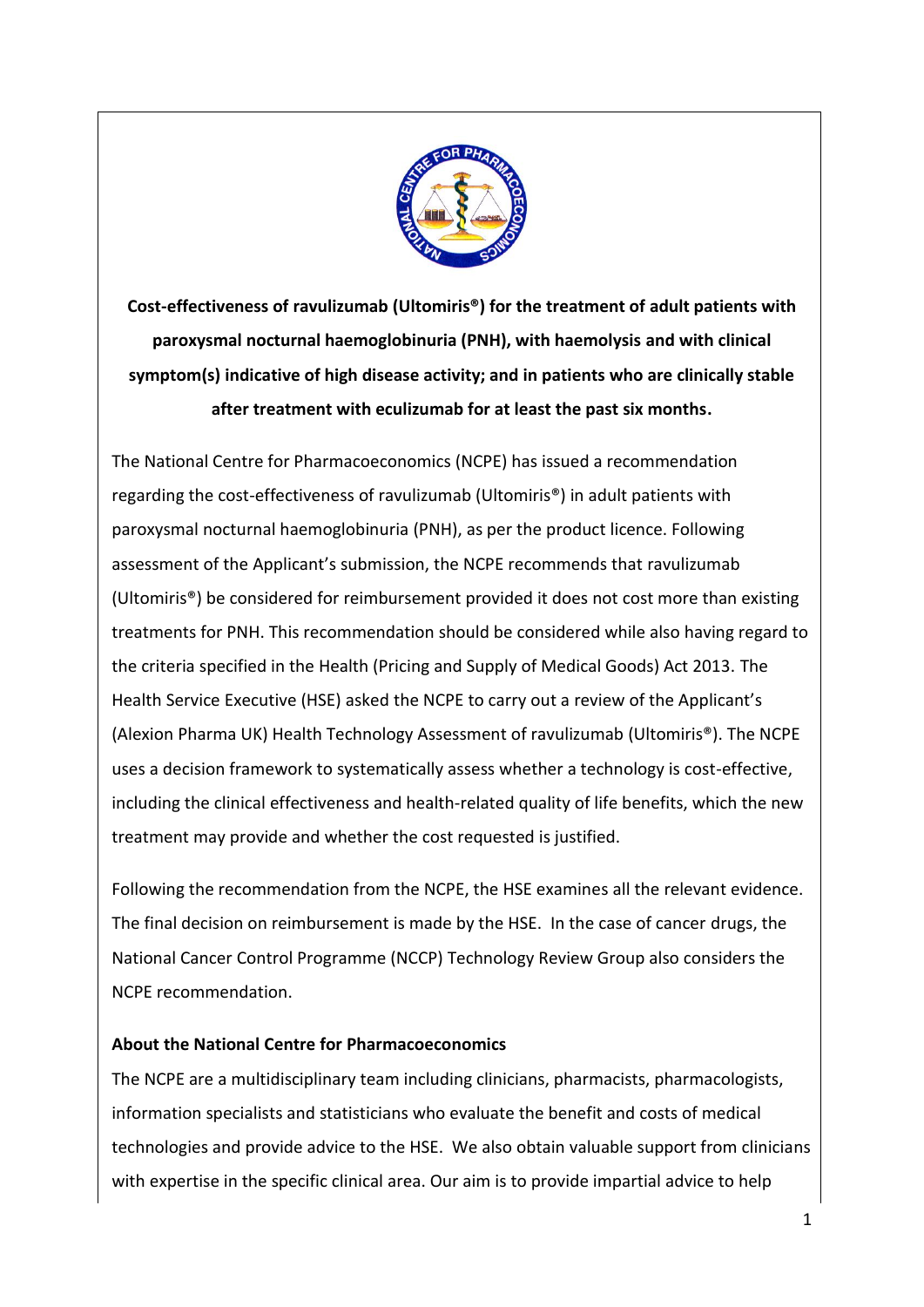decision-makers provide the most effective, safe and value for money treatments for patients. Our advice is for consideration by anyone who has a responsibility for commissioning or providing healthcare, public health or social care services.

#### **National Centre for Pharmacoeconomics** May 2022

#### **Summary**

In October 2021, Alexion Pharma UK submitted a dossier of clinical, safety and economic evidence on ravulizumab (Ultomiris<sup>®</sup>) for the treatment of adult patients with PNH as per the product licence. Alexion Pharma UK are seeking reimbursement for ravulizumab in the hospital setting.

PNH is a rare, progressive acquired disease of the blood. It is characterised by uncontrolled terminal complement activation of red blood cells, white blood cells and platelets. In individuals with PNH, the complement system mistakenly destroys blood cells. Transfusion avoidance, haemolysis (based on lactate dehydrogenase normalisation [LDH-N]) and the number of breakthrough haemolysis events are used to estimate clinical response to treatment.

Ravulizumab is a C5 inhibitor. It is a monoclonal antibody that specifically binds to the complement protein C5, preventing the uncontrolled complement activation responsible for triggering PNH disease activity (haemolysis). Ravulizumab was designed by re-engineering eculizumab to achieve a half-life that is four times longer than that of eculizumab. Ravulizumab is formulated as a sterile concentrate for solution for infusion and the recommended dose is based on a patient's bodyweight. The recommended dosing consists of an initial loading dose followed by maintenance dosing once every eight weeks administered via intravenous (IV) infusion. Maintenance dosing starts two weeks after the initial loading dose administration. For patients switching from eculizumab to ravulizumab, the loading dose of ravulizumab is administered two weeks after the last eculizumab infusion, and then maintenance doses are administered once every eight weeks, starting two weeks after loading dose administration. Given the chronic nature of PNH, it is anticipated that ravulizumab will be used continuously by patients once initiated, where there is evidence of response.

2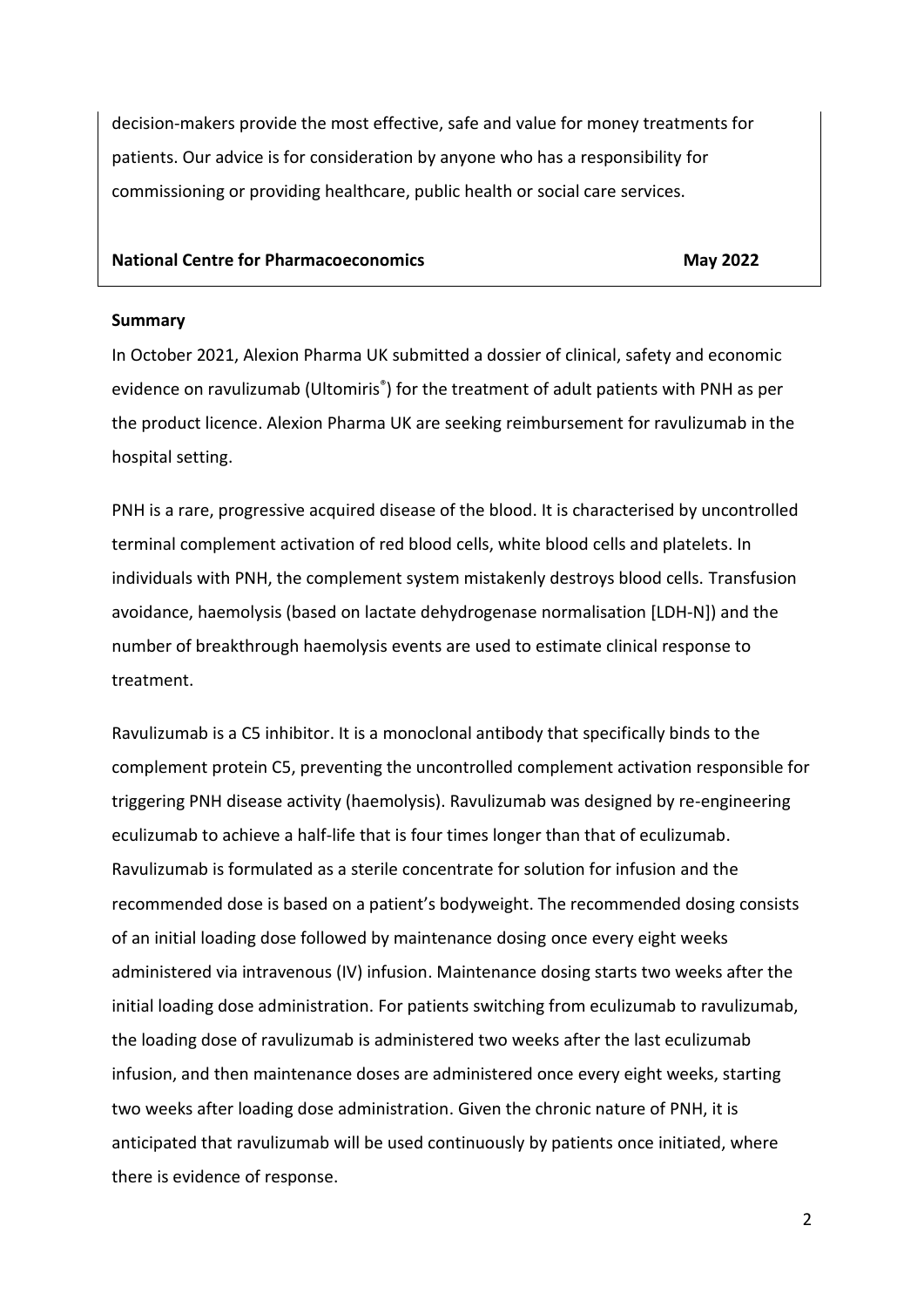The current standard of care for adult patients with PNH is eculizumab, another C5 inhibitor treatment. Eculizumab is currently patented but is expected to lose market exclusivity in the next year or two. The dosing regimen for eculizumab consists of a four-week initial phase (600mg once every week by IV infusion) followed by a maintenance phase (900mg administered via IV infusion at week five, followed by 900mg once every two weeks thereafter). The Applicant anticipates that ravulizumab will be used in accordance with the licensed indication as both a first-line therapy and a second-line therapy in patients stable on eculizumab 900mg once every two weeks for at least the past six months. The Applicant suggests that all patients currently stable on eculizumab 900mg once every two weeks could switch to ravulizumab were it to be available; this is supported by clinical opinion. Clinical opinion indicated that patients receiving eculizumab 1,200mg dose once every two weeks would not switch to ravulizumab as there are no data available, currently, to support this decision.

#### **1. Comparative effectiveness of ravulizumab**

Clinical evidence is available from two pivotal, phase III, randomised, open-label, activecontrolled, multicentre, international, non-inferiority trials. ALXN1210-PNH-301 (n=246) and ALXN1210-PNH-302 (n=195) compared ravulizumab, as per the recommended weight-based dosing regimen, to eculizumab, as per the licensed dosing regimen, in complement inhibitor-naïve and complement inhibitor-experienced patients, respectively. Co-primary endpoints in ALXN1210-PNH-301 included transfusion avoidance and LDH-N and in ALXN1210-PNH-302 the primary endpoint included the percentage change in LDH from baseline. Ravulizumab and eculizumab, respectively, demonstrated improved outcomes at week 26 versus eculizumab; the results were statistically significant and non-inferiority of ravulizumab versus eculizumab was demonstrated (Table 1).

| <b>Trial</b>                              | ALXN1210-PNH-301    |              | ALXN1210-PNH-302  |             |
|-------------------------------------------|---------------------|--------------|-------------------|-------------|
| <b>Characteristics</b>                    | Ravulizumab         | Eculizumab   | Ravulizumab       | Eculizumab  |
|                                           | $(n=125)$           | $(n=121)$    | $(n=97)$          | $(n=98)$    |
| Mean age at first infusion,<br>years (SD) | 44.8 (15.2)         | 46.2 (16.2)  | 46.6 (14.4)       | 48.8 (14.0) |
| <b>Primary outcomes</b>                   |                     |              |                   |             |
| % of patients who avoided a               | 73.6 (65.87,        | 66.1 (57.68, | 87.6 (81.1, 94.2) | 82.7 (75.2, |
| transfusion (95% CI)                      | 81.33)              | 74.55)       |                   | 90.2        |
| Treatment effect (95% CI)                 | $6.8(-4.66, 18.14)$ |              | $5.5(-4.3, 15.7)$ |             |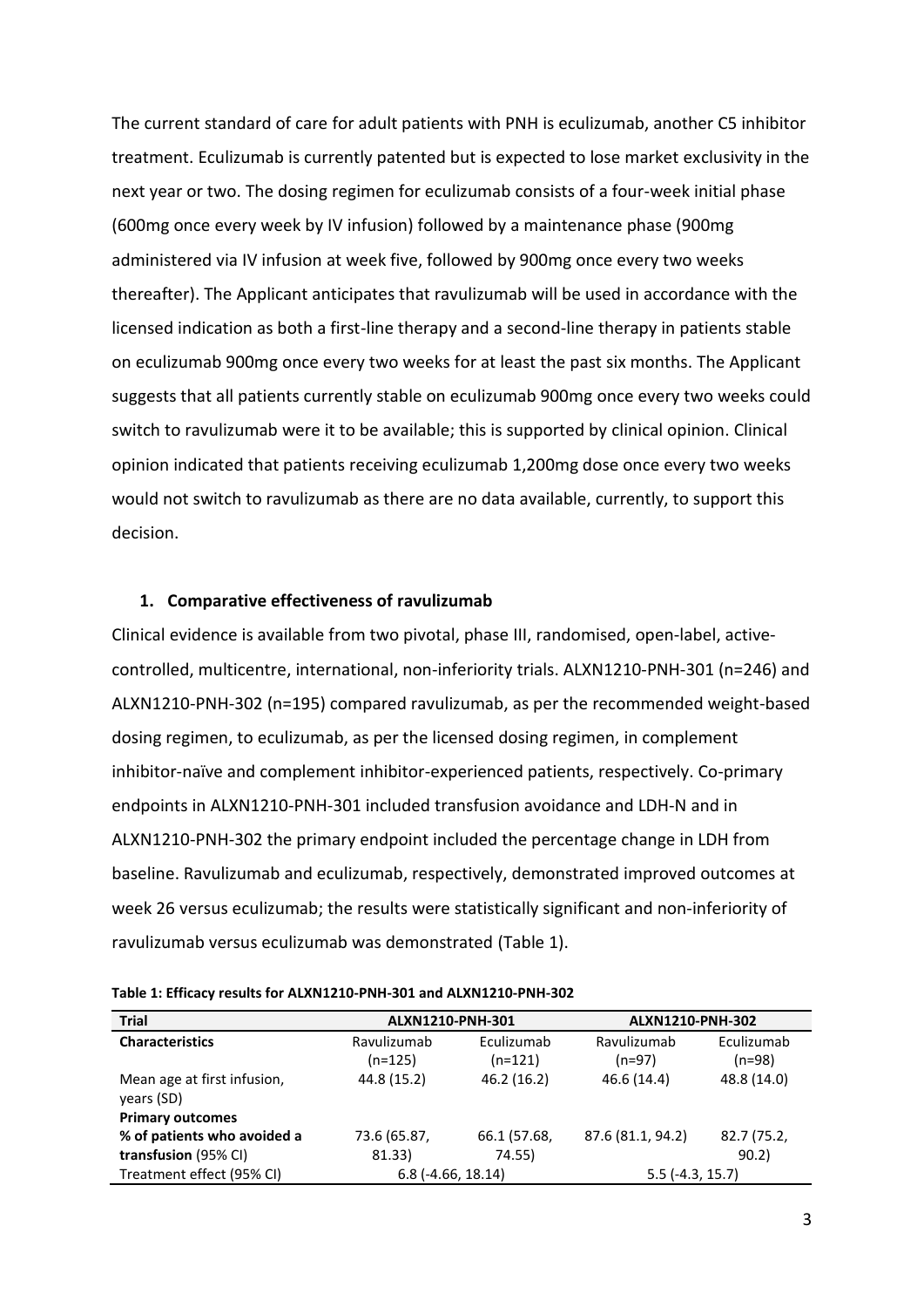| % of patients who achieved  | 53.6 (45.9, 61.2) | 49.4 (41.7,          | $66.0**$                 | $59.2**$             |  |
|-----------------------------|-------------------|----------------------|--------------------------|----------------------|--|
| <b>LDH-N (95% CI)</b>       |                   | 57.0                 |                          |                      |  |
| Treatment effect (95% CI)   | 1.19(0.80, 1.77)  |                      | $\overline{\phantom{a}}$ |                      |  |
| Percentage change in LDH LS | -76.84            | -76.02               | $-0.82$ ( $-7.8, 6.1$ )  | 8.4(1.5, 15.3)       |  |
| mean (95% CI)               | (-79.96, -73.73)  | (-79.20, -72.83)     |                          |                      |  |
| Treatment effect (95% CI)   |                   | $0.83$ (-3.56, 5.21) |                          | $9.21 (-0.42, 18.8)$ |  |

**CI**: confidence interval; **LDH-N**: lactate dehydrogenase normalisation; **LS**: least squares; **LDH**: lactate dehydrogenase; **SD**: standard deviation; **n**: number; **%**: percentage; **PNH**: paroxysmal nocturnal haemoglobinuria; \*Treatment effect: is estimated as the difference: ravulizumab – eculizumab except for percentage change in LDH and BTH rate where treatment effect is estimated as the difference: eculizumab – ravulizumab and for LDH normalisation that is estimated as odds ratio: ravulizumab versus eculizumab; \*\*LDH-N was not a primary or key secondary outcome in the ALXN1210-PNH-302 trial, and 95% CIs were not estimated.

Open-label extension studies of the aforementioned trials, where all patients continue on or are switched to ravulizumab, demonstrated sustained treatment effect with ravulizumab up to week 104. The Review Group note limitations to the clinical evidence including the openlabel design, small sample size, short duration of follow up for the randomised period (26 weeks), lack of efficacy data on mortality, and the generalisability of the trials to the Irish setting. The trials did not permit up-dosing of eculizumab which occurs in clinical practice, and the high proportion of Asian patients included is unlikely to be reflective of the Irish population.

### **2. Safety of ravulizumab**

Ravulizumab has a similar safety profile to that of eculizumab, based on data collected in the two pivotal clinical trials. The overall incidence of adverse events (AEs) was similar between treatment groups (87.8% pooled ravulizumab versus 87.2% pooled eculizumab). The most commonly reported AEs (occurring in 10% or more of participants) were headache (32% pooled ravulizumab vs. 26.0% pooled eculizumab), nasopharyngitis (14.4% vs. 17.4%) and upper respiratory tract infection (14.0% vs. 7.8%). The majority of AEs were of grade one or grade two and a similar rate of grade three AEs was reported in both treatment arms (12.6% ravulizumab and 15.1% eculizumab). No deaths were reported in the 26-week period in either treatment group. The rates of AEs decreased in frequency in the open-label extension studies compared with the randomisation period. Fatigue was the most commonly reported AE across the 104-week period, followed by headache.

### **3. Cost effectiveness of ravulizumab**

A cost-utility analysis was performed using a state transition model with a life-time horizon. Model cycle length was two-weeks. The modelled population is in accordance with the licensed indication for adults with PNH. Treatment effectiveness was determined by the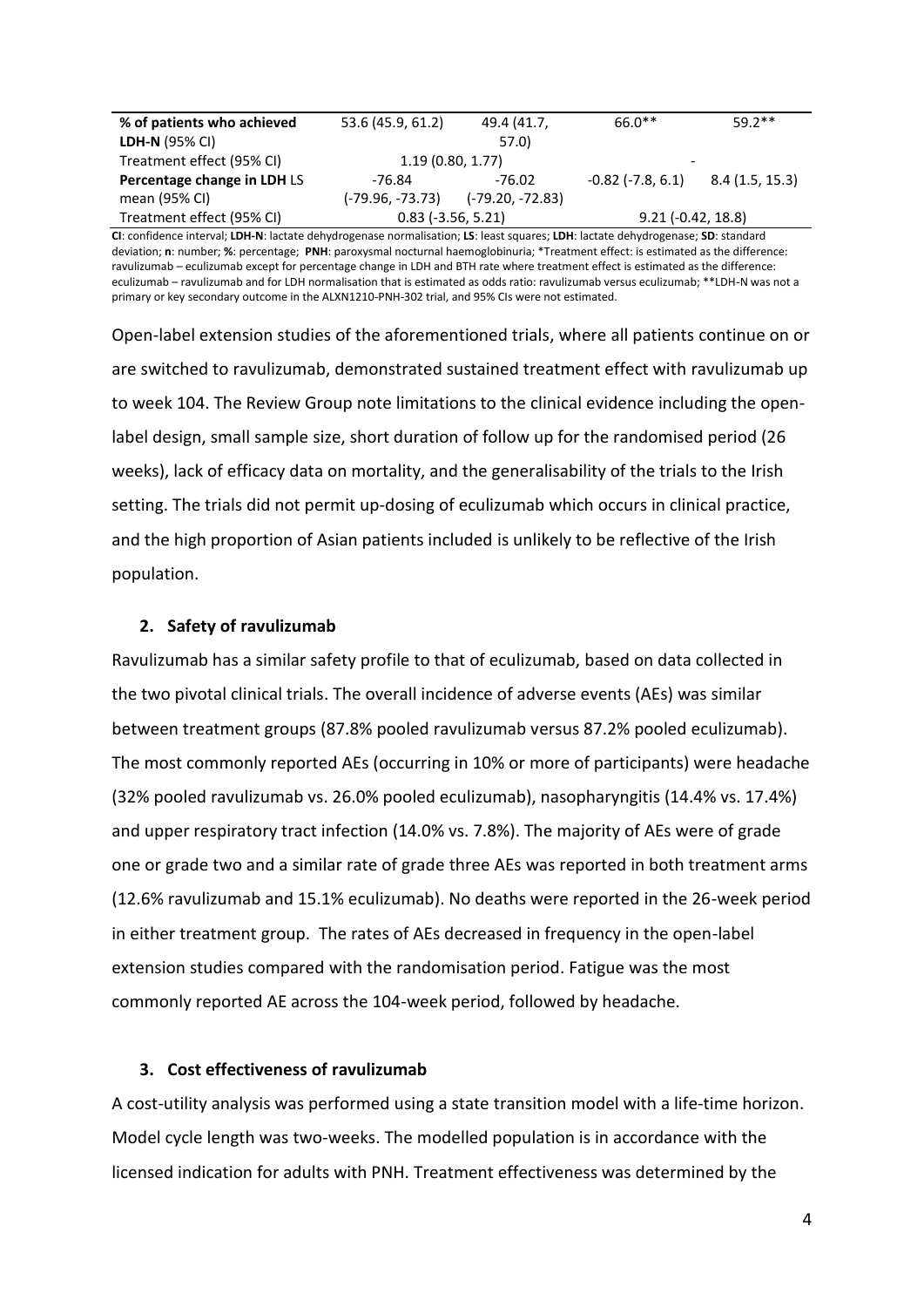probability of experiencing a breakthrough haemolysis (BTH) event, depending on treatment-specific rates observed in the pivotal trials. The probability of requiring a transfusion and the mean number of red blood cells transfused was dependent on the treatment arm and the BTH health state occupied. Transition to death was possible from all living health states, and was modelled according to national mortality rates for the general population. Health-related quality of life (HRQoL) data collected during the trials were mapped to ED-5D-3L data to generate health-state utility values. The Applicant applied a utility increment (0.057) to the ravulizumab-treated arm, based on data obtained from a discrete choice experiment in the UK general population. The Review Group noted a number of limitations with the cost-utility analysis including: a small number of BTH events observed in the trials (rare outcome); a restriction of data informing transfusion requirements to randomised periods in the trials; and an assumption of a constant treatment effect over the model time horizon, which the Review Group consider to be uncertain.

The Review Group note that similar HRQoL results were observed between both treatments in the ravulizumab trials and did not consider it appropriate to apply an increment to the ravulizumab-treated arm in the NCPE-adjusted base case analysis. Further, the proportion of patients commencing the model in the treatment-naïve cohort and the treatmentexperienced cohort were updated to reflect the most recent information available to the Review Group in the NCPE adjusted base-case analysis.

Results of the Applicant's base case, and the NCPE-adjusted base case, are illustrated in Tables 2 and 3, respectively.

| Treatment   | Total<br><b>QALYs</b> | Total<br>Costs $(\epsilon)$ | <b>Incremental</b><br><b>QALYs</b> | <b>Incremental</b><br>Costs $(\epsilon)$ | <b>ICER</b> |
|-------------|-----------------------|-----------------------------|------------------------------------|------------------------------------------|-------------|
| Ravulizumab | 14.86                 | 6,594,718                   | 0.94                               | -621,262                                 | Dominant    |
| Eculizumab  | 13.92                 | 7,215,980                   | $\overline{\phantom{0}}$           |                                          |             |

| Table 2: Results of the Applicant's deterministic incremental cost-effectiveness analysis of ravulizumab |
|----------------------------------------------------------------------------------------------------------|
| versus eculizumab.                                                                                       |

**ICER**: incremental cost-effectiveness ratio; **QALY:** quality-adjusted life-year; **WTP**: willingness to pay;

ICERs presented are based on the list price of both drugs.

**Note:** Numbers are presented as rounded; calculations may not be directly replicable. A discount rate of 4% on costs and outcomes is applied.

In the Applicant base case analysis, the probability of ravulizumab being cost-effective is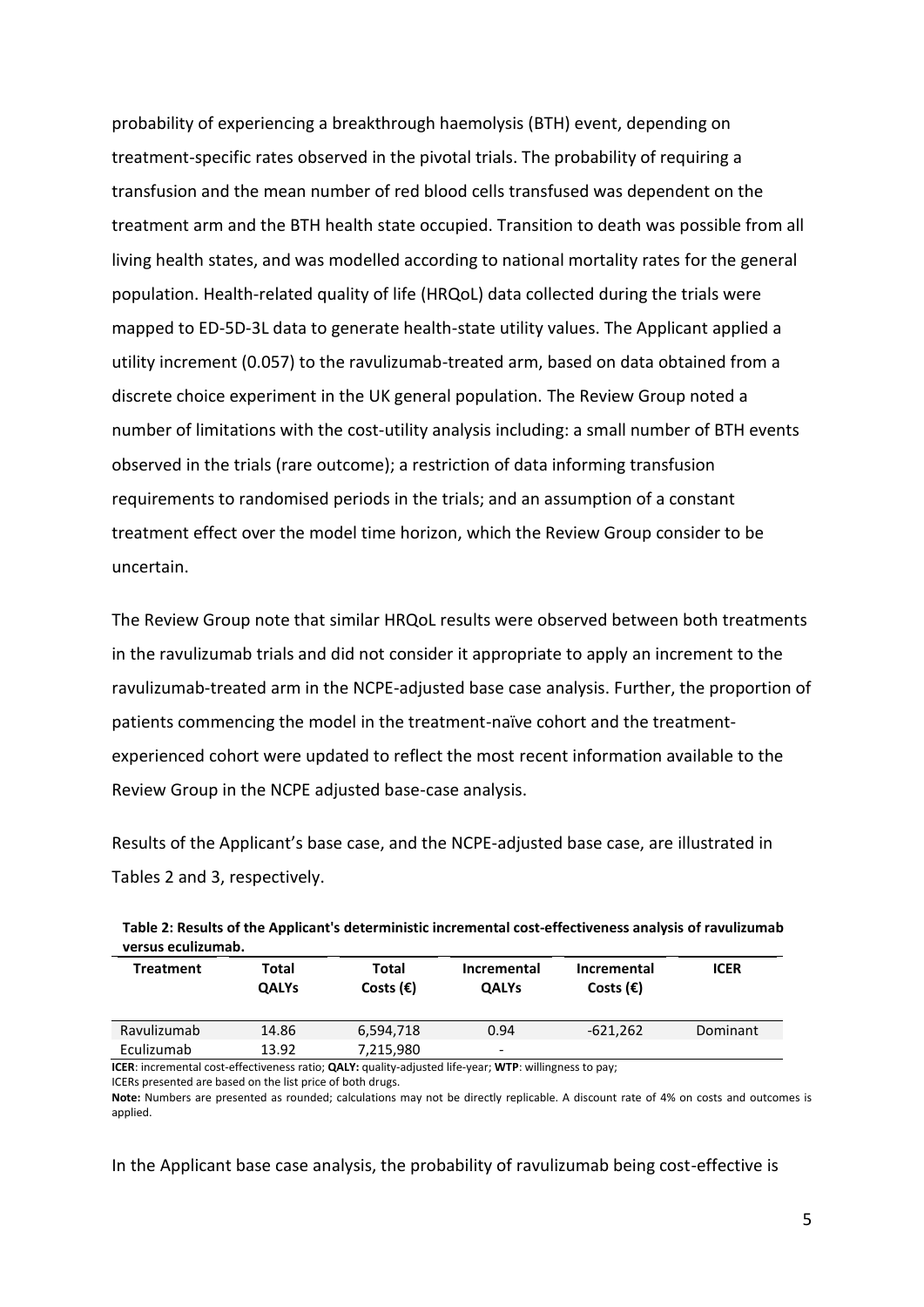### 100% at both willingness-to-pay (WTP) thresholds of €20,000 and €45,000 per QALY.

| <b>Treatment</b> | Total<br><b>QALYs</b> | Total<br>Costs $(\epsilon)$ | <b>Incremental</b><br><b>QALYs</b> | Incremental<br>Costs $(\epsilon)$ | <b>ICER</b> |
|------------------|-----------------------|-----------------------------|------------------------------------|-----------------------------------|-------------|
| Ravulizumab      | 14.54                 | 6,594,377                   | 0.01                               | $-620.118$                        | Dominant    |
| Eculizumab       | 14.54                 | 7.214.495                   | -                                  |                                   |             |
|                  |                       |                             |                                    |                                   |             |

**Table 3: Results of the NCPE-adjusted base case deterministic incremental cost-effectiveness analysis of ravulizumab versus eculizumab.**

**ICER:** incremental cost-effectiveness ratio; **QALY:** quality-adjusted life-year; **WTP**: willingness to pay; **Note**: Numbers are presented as rounded; calculations may not be directly replicable. A discount rate of 4% on costs and outcomes is applied. ICERs presented are based on the list price of both drugs.

The probability of ravulizumab being cost-effective compared with eculizumab in the NCPE adjusted base case is 52% at both WTP thresholds of €20,000/QALY and €45,000 per QALY, respectively. The Review Group anticipate that an eculizumab biosimilar product may become available in the next 18 to 24 months. The Review Group conducted hypothetical scenario analyses where the price to wholesaler (PTW) of a theoretical eculizumab biosimilar is 55% and 25%, respectively, of the originator product (Soliris®).

**Table 4: Results of the scenario analyses (deterministic) of the NCPE adjusted base case incorporating potential eculizumab biosimilar products**

| <b>Treatment</b>                                             | Incremental                  | Incremental              | <b>ICER per QALY</b>     |
|--------------------------------------------------------------|------------------------------|--------------------------|--------------------------|
|                                                              | Costs                        | <b>QALYs</b>             |                          |
| Scenario 1                                                   |                              |                          |                          |
| Ravulizumab                                                  | €2,619,141                   | 0.01                     | €433,541,798/QALY        |
| Eculizumab biosimilar priced at 55% of originator<br>product | $\qquad \qquad \blacksquare$ | $\overline{\phantom{a}}$ | $\overline{\phantom{0}}$ |
| Scenario 2                                                   |                              |                          |                          |
| Ravulizumab                                                  | €4,778,647                   | 0.01                     | €791,001,017/QALY        |
| Eculizumab biosimilar priced at 25% of originator<br>product |                              |                          |                          |

**ICER**: incremental cost-effectiveness ratio; **QALY**: quality-adjusted life-year; **WTP**: willingness to pay;

**Note**: Numbers are presented as rounded; calculations may not be directly replicable. A discount rate of 4% on costs and outcomes is applied.

An analysis of the price-ICER relationship involving theoretical eculizumab biosimilar

products indicates that a discount of 40% (scenario 1) to 80% (scenario 2) inclusive, on the

current PTW of ravulizumab would be required in order for ravulizumab to be cost-effective

relative to potential eculizumab biosimilar products.

## **4. Budget impact of ravulizumab**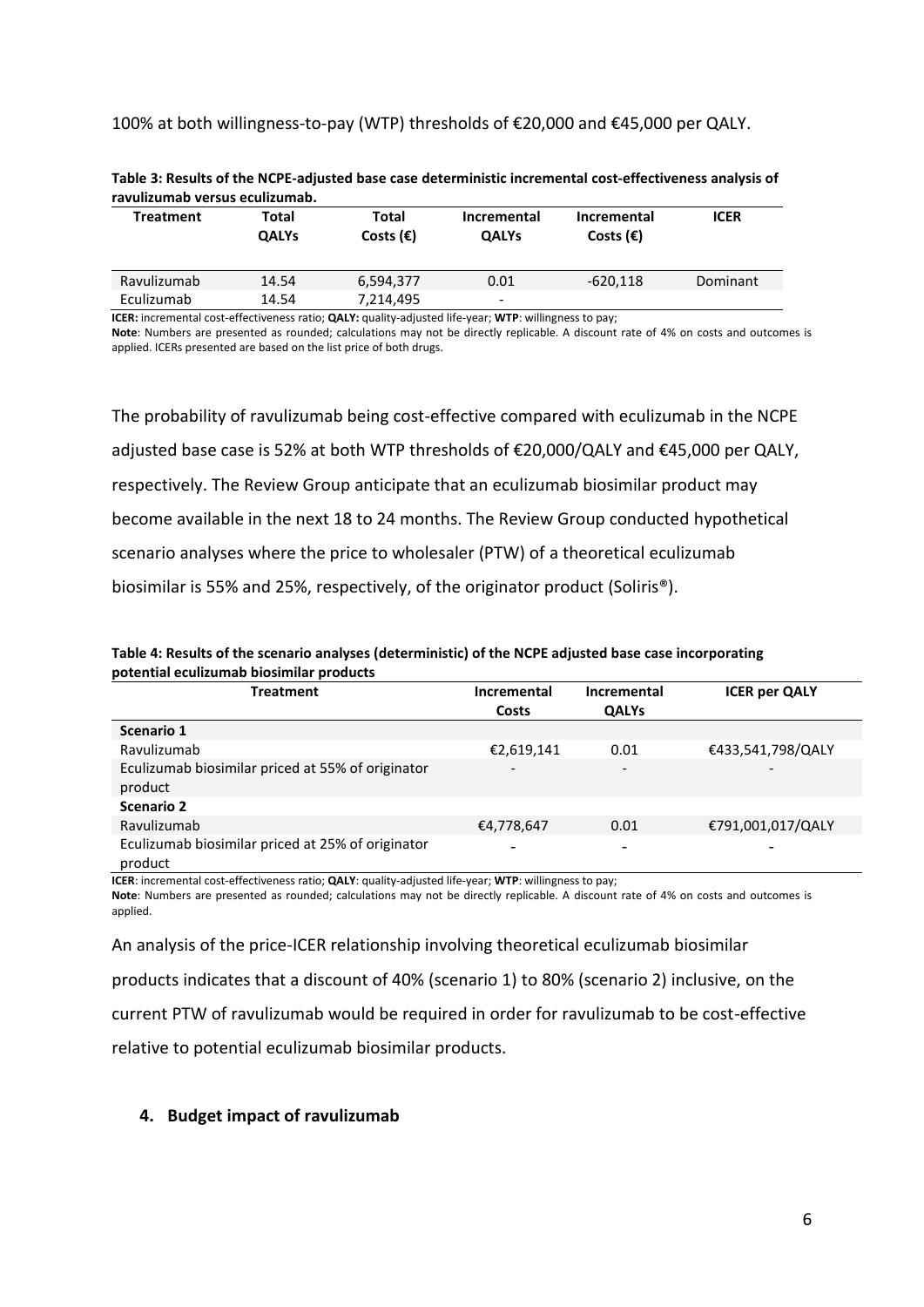The PTW of ravulizumab is €4,936.18 (one 3mL vial containing 300 mg of ravulizumab (100 mg/mL)) and €18,099.33 (one 11mL vial containing 1,100 mg of ravulizumab (100 mg/mL). These are to be priced linearly if reimbursed in Ireland. The annual cost of ravulizumab per patient for the first year of treatment is €473,550 including VAT. The cost per annum from year two onwards is €435,603 including VAT. The Review Group identified several issues with the Applicant's budget impact model (BIM).

- The Review Group obtained more recent data (up to December 31 $st$  2021) which indicated that there are currently 25 patients with PNH being treated with eculizumab, of which 20% are receiving the 1,200mg dose. The Applicant did not include the more up to date data in their model on request by the Review Group. The Review Group used the more recent patient data in the BIM.
- The Applicant has assumed that one new patient per year will initiate treatment. The Review Group consider the Applicant's estimate uncertain and conducted a scenario analysis varying the number of incident patients each year.
- The Applicant has assumed 100% market share for ravulizumab if reimbursed. This assumption favours ravulizumab. The Review Group assumed in the NCPE-adjusted BIM that patients on eculizumab 1,200mg will not switch to ravulizumab, as per clinical opinion.

Overall, the Review Group considers the budget impact estimates to be uncertain. The NCPE-adjusted five-year cumulative gross drug budget impact is estimated to be €51,043,041, with the five-year cumulative net drug budget impact estimated to be €530,944. The Review Group also acknowledge the predicted availability of a biosimilar eculizumab in the near future, which if reimbursed, will result in at least a 45% discount on the current PTW of eculizumab.

# **5. Patient submission**

A patient organisation submission was received during the course of this assessment from PNH UK. It will be provided to the HSE and form part of the data that the HSE considers.

### **6. Conclusion**